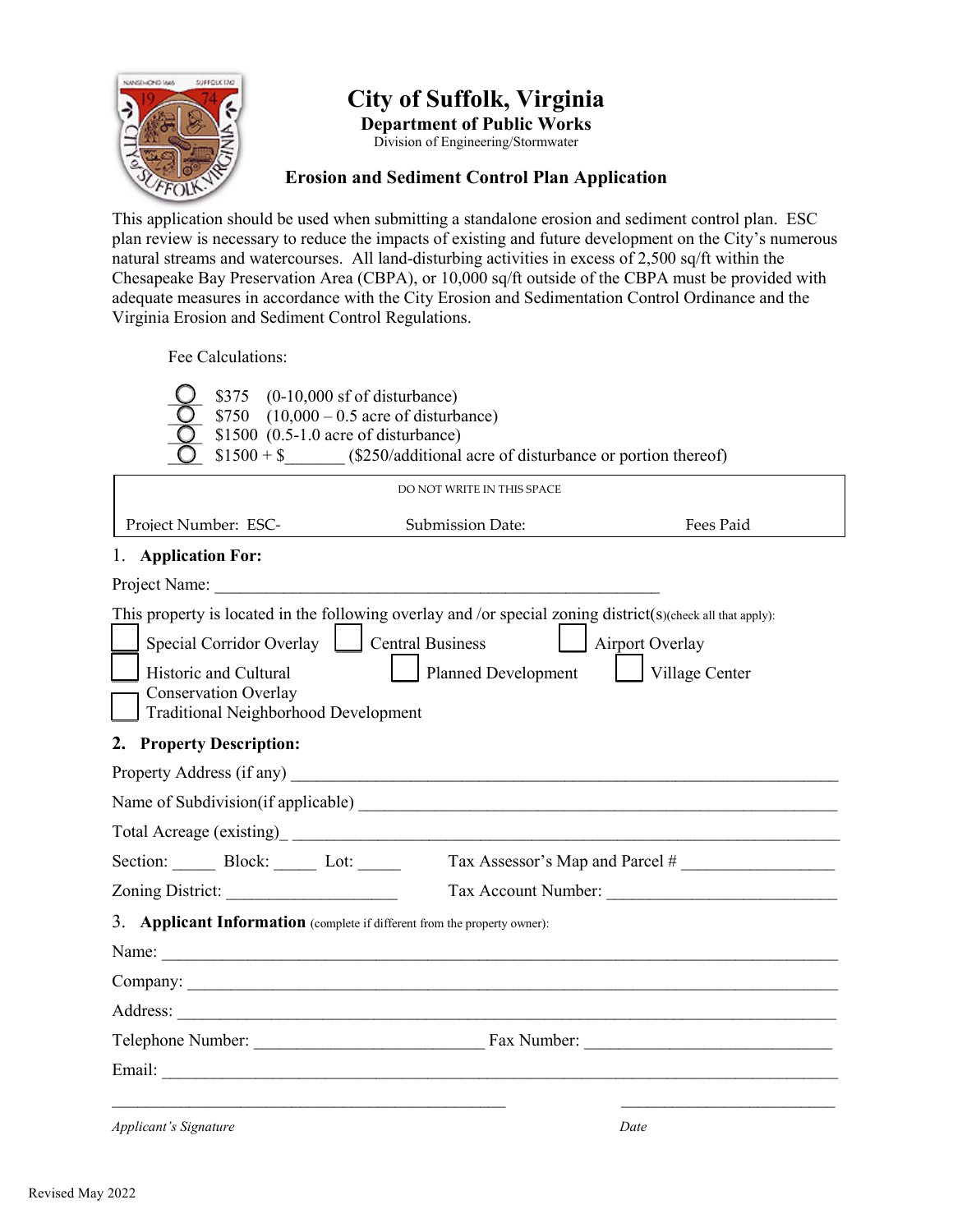#### **4. Authority for Application**

This application must be signed by the owner(s) of the subject property or must have attached to it written evidence of the owner's consent, which may be in the form of a binding contract of sale with the owner's signature or a letter signed by the owner(s) authorizing the applicant to act as his or her agent. Signing this application shall constitute the granting of authority of the City to enter onto the property for the purpose of conducting site analysis.

| <b>Property Owner(s):</b>                |      |  |
|------------------------------------------|------|--|
| Name(s): $\qquad \qquad$                 |      |  |
|                                          |      |  |
|                                          |      |  |
|                                          |      |  |
| <b>Property Owner Signature</b>          | Date |  |
| Name(s): $\qquad \qquad$                 |      |  |
|                                          |      |  |
|                                          |      |  |
|                                          |      |  |
| <b>Property Owner Signature</b>          | Date |  |
| <b>Agent Representing the Applicant:</b> |      |  |
| Name(s): $\qquad \qquad$                 |      |  |
|                                          |      |  |
|                                          |      |  |
|                                          |      |  |
|                                          |      |  |
| <b>Property Owner Signature</b>          | Date |  |

#### **Notice: The attached checklist must be completed, certified, and submitted or the application will be considered incomplete.**

Submit application electronically to: [pwedevelopment@suffolkva.us o](mailto:pwedevelopment@suffolkva.us)r

Submit hardcopies to: City of Suffolk Public Works Engineering, 442 West Washington Street Suffolk,

VA 23434.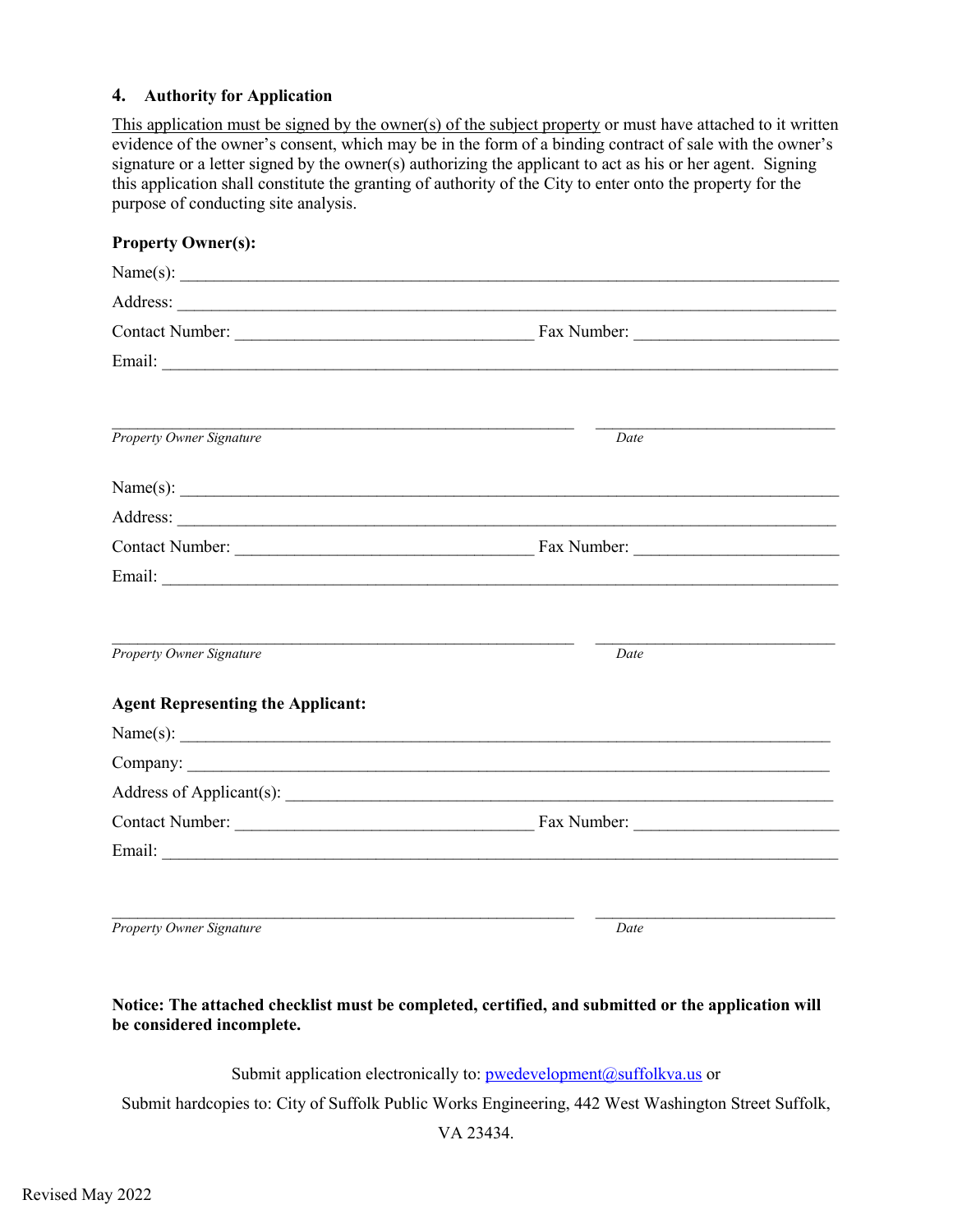## **Erosion & Sediment Control Plan**

Erosion and sediment control measures are necessary to reduce the impacts of existing and future development on the City's numerous natural streams and watercourses. All land-disturbing activities in excess of 2,500 sq/ft within the Chesapeake Bay Preservation Area (CBPA), or 10,000 sq/ft outside of the CBPA must be provided with adequate measures in accordance with the City Erosion and Sedimentation Control Ordinance and the Virginia Erosion and Sediment Control Regulations. Erosion and Sediment Control Plans shall be included in all site and engineering plan submittals.

\_\_\_\_\_ 1. **General:** The erosion and sediment control plan shall be presented in permanent ink and shall contain any anticipated changes or addition. Plans shall be prepared by an Appropriate Authorized Design professional licensed to practice in Virginia. No person shall prepare or certify design elements of E&S plans which are outside the limits of their professional expertise and license. All revision dates must be shown. A properly completed and signed application form and fees shall be submitted. The property owner(s) must sign the application.

\_\_\_\_\_ 2. **Number of Copies:** Seven (7) full size folded copies of the final erosion and sediment control plan on black or blue line prints shall be submitted to the Department of Public Works- Engineering. No plan shall be deemed received until all relevant fees and the applications are submitted.

\_\_\_\_\_ 3. **Multiple Sheets:** Multiple sheet plans may be used. All sheets shall be numbered and referenced to an index map, and all required certificates shall appear on a single sheet (along with the index and vicinity maps).

\_\_\_\_\_ 4. **Ownership:** The applicant shall submit the citations of last instrument conveying title to the property giving grantor, grantee, date, and land records reference including existing or proposed private deed restrictions, if any.

\_\_\_\_\_ 5. **Plan Size:** Erosion and sediment control plans shall be prepared to an engineer's scale appropriate to the lot size and intensity of use, and acceptable to the Public Works Engineering Manager. Plan sheet size shall be twenty-four by thirty-six inches (24"x36").

\_\_\_\_\_ 6. **Minimum Standards:** All applicable Minimum Standards must be addressed.

### **Narrative**

**Project Description:** Briefly describes the nature and purpose of the land disturbing activity, and the area (acres) to be disturbed.

**Existing Site Conditions:** A description of the existing topography, vegetation and drainage.

\_\_\_\_\_ **Adjacent Areas:** A description of neighboring areas such as streams, lakes, residential areas, roads, etc., which might be affected by the land disturbance.



**Off-site Areas:** Describe any off-site land disturbing activities that will occur (including borrow sites, waste or surplus areas, etc.). Will any other areas be disturbed?



**Soils:** A brief description of the soils on the site giving such information as soil name, mapping unit, permeability, depth, texture, and soil structure.

\_\_\_\_\_ **Critical Areas:** A description of areas on the site which have potentially serious erosion problems (i.e. steep slopes, channels, wet weather/underground springs, etc.).